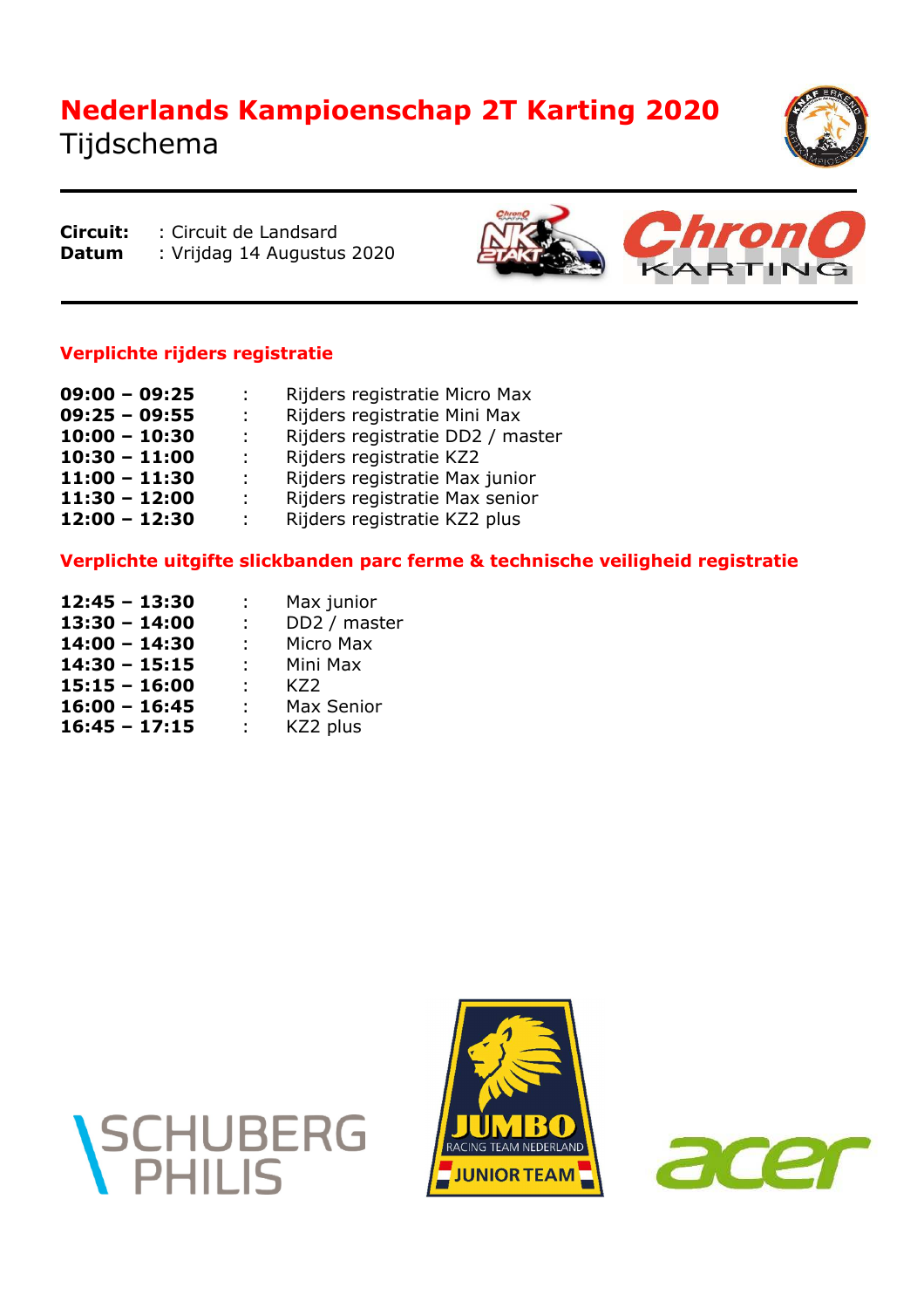

j

**Circuit :** Circuit de Landsard

**Datum : Zaterdag 15 Augustus 2020** 



| <b>Klasse</b>                                  |                                 | <b>Parc Fermé</b> | <b>Start</b> | <b>Finish</b> |
|------------------------------------------------|---------------------------------|-------------------|--------------|---------------|
| Vrije training (met transponder)               |                                 |                   |              |               |
| Micro Max (R) by Jumbo junior racing team NL   | 10 Min                          | 09:00             | 09:12        | 09:22         |
| Mini Max (R) by Jumbo junior racing team NL    | 10 Min                          | 09:12             | 09:24        | 09:34         |
| Max Junior (R)                                 | 10 Min                          | 09:24             | 09:36        | 09:46         |
| <b>Max Senior</b>                              | 10 Min                          | 09:36             | 09:50        | 10:00         |
| DD2 / DD2 master                               | 10 Min                          | 09:50             | 10:02        | 10:12         |
| $KZ2+$                                         | 10 Min                          | 10:02             | 10:14        | 10:24         |
| KZ <sub>2</sub>                                | 10 Min                          | 10:14             | 10:26        | 10:36         |
|                                                |                                 |                   |              |               |
| Tijdrijden                                     |                                 |                   |              |               |
| Micro Max $(R)$ by Jumbo junior racing team NL | 7 Min                           | $10:26 - 10:40$   | 10:45        | 10:52         |
| Mini Max (R) by Jumbo junior racing team NL    | 7 Min                           | $10:45 - 10:55$   | 11:00        | 11:07         |
| Max Junior (R)                                 | 7 Min                           | $11:00 - 11:10$   | 11:15        | 11:22         |
| <b>Max Senior</b>                              | 7 Min                           | $11:15 - 11:25$   | 11:30        | 11:37         |
| DD2 / DD2 master                               | 7 Min                           | $11:30 - 11:40$   | 11:45        | 11:52         |
| $KZ2+$                                         | 7 Min                           | $11:45 - 11:55$   | 12:00        | 12:07         |
| KZ <sub>2</sub>                                | 7 Min                           | $12:00 - 12:10$   | 12:15        | 12:22         |
|                                                | <b>Lunch pauze: 30 minuten</b>  |                   |              |               |
| Prefinale                                      |                                 |                   |              |               |
| Micro Max (R) by Jumbo junior racing team NL   | $10 Min + 2R$                   | $12:40 - 12:55$   | 13:00        | 13:12         |
| Mini Max (R) by Jumbo junior racing team NL    | $10 Min + 2R$                   | $13:00 - 13:15$   | 13:20        | 13:32         |
| Max Junior (R)                                 | $12 Min + 2R$                   | $13:20 - 13:35$   | 13:40        | 13:54         |
| <b>Max Senior</b>                              | $12 Min + 2R$                   | $13:40 - 13:55$   | 14:00        | 14:14         |
| DD2 / DD2 master                               | $12 Min + 2R$                   | $14:00 - 14:15$   | 14:20        | 14:34         |
| $KZ2+$                                         | $12 Min + 2R$                   | $14:20 - 14:40$   | 14:45        | 14:59         |
| KZ <sub>2</sub>                                | $12 Min + 2R$                   | $14:45 - 15:00$   | 15:05        | 15:19         |
| Finale                                         |                                 |                   |              |               |
| Micro Max (R) by Jumbo junior racing team NL   | $12 Min + 2R$                   | $15:05 - 15:20$   | 15:25        | 15:39         |
| Mini Max $(R)$ by Jumbo junior racing team NL  | $12 Min + 2R$                   | $15:25 - 15:40$   | 15:45        | 15:59         |
| Max Junior (R)                                 | $13 Min + 2R$                   | $15:45 - 16:00$   | 16:05        | 16:20         |
| <b>Max Senior</b>                              | $\frac{13 \text{ Min} + 2R}{ }$ | $16:05 - 16:20$   | 16:25        | 16:40         |
| DD2 / DD2 master                               | $13 Min + 2R$                   | $16:25 - 16:40$   | 16:45        | 17:00         |
| $KZ2+$                                         | $13 Min + 2R$                   | $16:45 - 17:00$   | 17:05        | 17:20         |
| KZ <sub>2</sub>                                | $13 Min + 2R$                   | $17:05 - 17:20$   | 17:25        | 17:40         |
|                                                |                                 |                   |              |               |

## **Prijsuitreiking: ± 18:00**